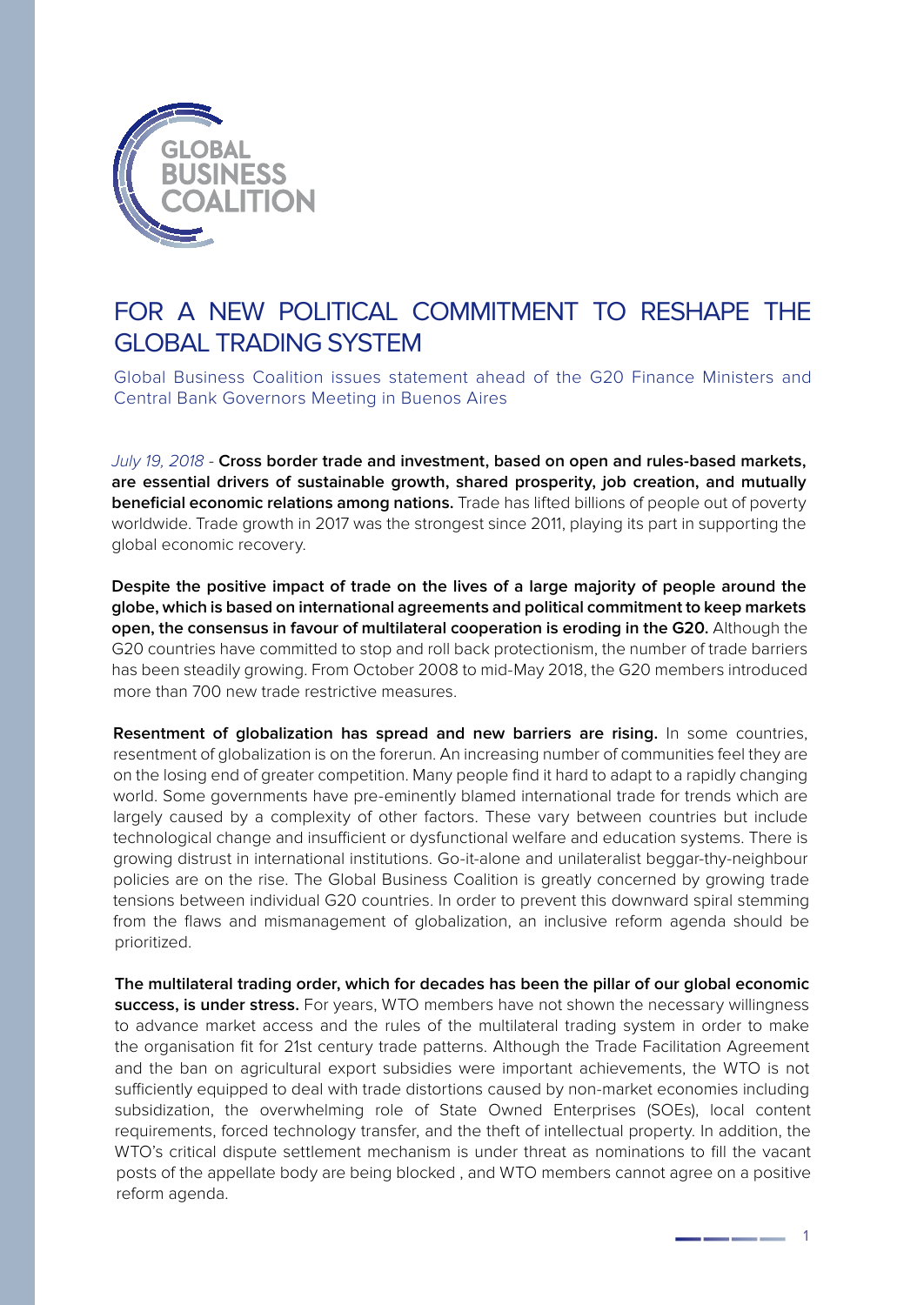**We are deeply worried about the stability of the rules-based global trading system. To generate prosperity, business needs reliable modern international rules, predictability and stability as well as strong and impartial referees.** Quick fixes or simple fine-tuning will not do. International cooperation is essential. We need a positive agenda that enhances the strengths in the global trading system while addressing its shortcomings in an effective way.

## **We call upon the G20 leaders to:**

- **• Renew their commitment to keep markets open and to refrain from raising new protectionist barriers** to trade in goods and services, to government procurement, and to investment.
- **• Ask the WTO, OECD and UNCTAD to continue their monitoring and reporting on G20 members' trade and investment measures,** in order to check overall compliance. The impact of those restrictions should be evaluated in terms of growth, employment and trade distortions.
- Recognize that while trade has an overall positive effect on GDP and income, not **everybody has benefitted sufficiently from globalization. The G20 should thus agree on, and exchange best practice to mitigate the negative impacts of trade on displaced workers and certain communities.** Foremost, this means not only more investment in education and re-skilling or up-skilling to ensure adaptable and highly skilled workforces but should also include capacity-building for micro, small and medium-sized enterprises (MSMEs). In addition, the G20 should encourage the OECD to establish a work program on trade adjustment in order to clarify the economic and social effects of trade opening and to identify measures to address this challenge in a trade-enabling way.
- **• Revitalize their leadership role in the multilateral trading system. The functioning of the WTO and the compliance with multilateral rules need to be enhanced.** For this reason, the enforcement of notification requirements and the role of the WTO secretariat in addressing shortcomings by members need to be strengthened. The G20 should urgently engage in negotiations in Geneva to unblock the nomination of Appellate Body members and to make necessary reforms to improve and strengthen the dispute settlement procedure of the WTO.
- Further empower MSMEs and encourage them to adopt new digital technologies to **facilitate their activities.** Thus, the G20 should prioritise creating a safe and secure global cyber environment for MSMEs through additional investment, training, and regulatory cooperation to allow companies of all sizes to expand internationally with confidence and certainty in the technology they rely upon. The global economy is driven by the energy and innovation of MSMEs and more MSMEs should benefit from global trade and investment opportunities. Raising awareness and generating a more conducive environment for MSMEs including better access to finance and simplified rules and procedures are key.
- **• Address unfair competition between private and state-owned enterprises, trade-distortive subsidies, forced technology transfer, and cyber-enabled theft, wherever possible via WTO provisions.** Measures should include the revitalisation of the WTO working group on Trade and Competition Policy, new rules on transparency as well as measures against trade-distortive subsidies, forced technology transfer and joint venture requirements. In this regard, we welcome and support the measures and aims agreed in the Charlevoix G7 Summit Communiqué to address non-market orientated policies and practices. These include the full and prompt implementation of the recommendations by the Global Forum on Steel Excess Capacity and the development of a new set of guidelines for government-supported export credits by the International Working Group on Export Credits.